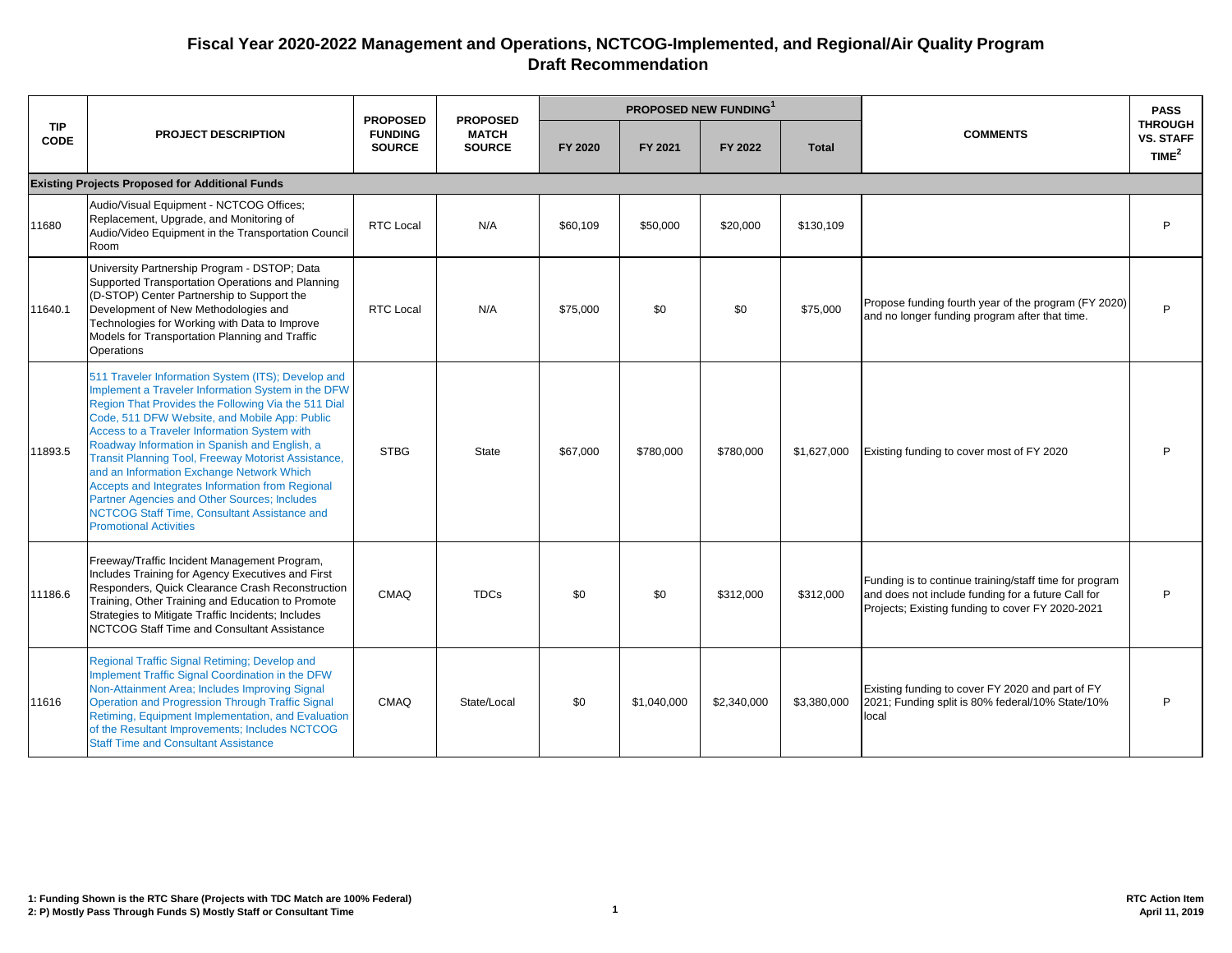|                    |                                                                                                                                                                                                                                                                                                                                                                                                                                                | <b>PROPOSED</b>                 | <b>PROPOSED</b>               | <b>PROPOSED NEW FUNDING</b> |             |             |              |                                                                                                                                                                                                                                                                                                                                                                                                                                                                                                                                                                                                                                                                       | <b>PASS</b>                                      |
|--------------------|------------------------------------------------------------------------------------------------------------------------------------------------------------------------------------------------------------------------------------------------------------------------------------------------------------------------------------------------------------------------------------------------------------------------------------------------|---------------------------------|-------------------------------|-----------------------------|-------------|-------------|--------------|-----------------------------------------------------------------------------------------------------------------------------------------------------------------------------------------------------------------------------------------------------------------------------------------------------------------------------------------------------------------------------------------------------------------------------------------------------------------------------------------------------------------------------------------------------------------------------------------------------------------------------------------------------------------------|--------------------------------------------------|
| TIP<br><b>CODE</b> | <b>PROJECT DESCRIPTION</b>                                                                                                                                                                                                                                                                                                                                                                                                                     | <b>FUNDING</b><br><b>SOURCE</b> | <b>MATCH</b><br><b>SOURCE</b> | FY 2020                     | FY 2021     | FY 2022     | <b>Total</b> | <b>COMMENTS</b>                                                                                                                                                                                                                                                                                                                                                                                                                                                                                                                                                                                                                                                       | <b>THROUGH</b><br>VS. STAFF<br>TIME <sup>2</sup> |
| 11612.2            | Region-Wide Employer Trip Reduction Program<br>(ETR); Track and Implement ETR Strategies Through<br>Commuter/Employer Outreach;<br>Management/Oversight of TryParkingIt.com;<br>Performance Monitoring/Reporting; Maintain/Update<br>the TDM Toolkit, Trip Reduction Manual for<br>Employers, Outreach Materials; Managed Lane<br>Reimbursement; Administration of Vanpool Program;<br>Includes NCTCOG Staff Time and Consultant<br>Assistance | <b>STBG</b>                     | <b>TDCs</b>                   | \$539,000                   | \$861,000   | \$875,000   | \$2,275,000  |                                                                                                                                                                                                                                                                                                                                                                                                                                                                                                                                                                                                                                                                       | S                                                |
| 11649              | DART Vanpool Program; Operate a Vanpool Subsidy<br>Initiative for Commuters Traveling Long Distances<br>and in Areas with Little or No Fixed Route Service:<br>Subsidize a Portion of the Cost for Staffing, Vehicle<br>Lease Costs, Vanpool Vehicle Wrappings, and<br><b>Emergency Ride Home Services</b>                                                                                                                                     | <b>STBG</b>                     | Local                         | \$991,000                   | \$1,155,000 | \$1,197,000 | \$3,343,000  | Propose to decrease subsidy from 35% to 30% in FY<br>2021+; Proposed funding reflects RTC's 35% share in<br>FY 2020 and 30% share for FY 2021-2022; In<br>addition to the federal funds, there is a 20% local<br>match and an additional local contribution that will<br>come from DART transit fares<br>Total Funding:<br>FY 2020: \$2,831,179 Total (\$991,000 Federal,<br>\$247,750 Local, and \$1,592,429 Local Contribution)<br>FY 2021: \$3,849,750 Total (\$1,155,000 Federal,<br>\$288,750 Local, and \$2,406,000 Local Contribution)<br>FY 2022: \$3,990,000 Total (\$1,197,000 Federal,<br>\$299,250 Local, and \$2,493,750 Local Contribution)             | P                                                |
| 11176.8            | FWTA Vanpool Program; Operate Vanpool Subsidy<br>Initiative for Commuters Traveling Long Distances<br>and in Areas with Little or No Fixed Route Service;<br>Includes Cost of Vehicle Leasing and Part of<br>Administrative Costs, Balance of Costs are 100%<br>Local                                                                                                                                                                          | <b>STBG</b>                     | Local                         | \$624,000                   | \$635,000   | \$645,000   | \$1,904,000  | Propose to decrease subsidy from 35% to 30% in FY<br>2021+; Proposed funding reflects RTC's 35% share in<br>FY 2020 and 30% share for FY 2021-2022; In<br>addition to the federal funds, there is a 20% local<br>match and an additional local contribution that will<br>come from Trinity Metro transit fares<br><b>Total Funding:</b><br>FY 2020: \$1,782,857 Total (\$624,000 Federal,<br>\$156,000 Local, and \$1,002,857 Local Contribution)<br>FY 2021: \$2,116,667 Total (\$635,000 Federal,<br>\$158,750 Local, and \$1,322,667 Local Contribution)<br>FY 2022: \$2,150,000 Total (\$645,000 Federal,<br>\$161,250 Local, and \$1,343,750 Local Contribution) | P                                                |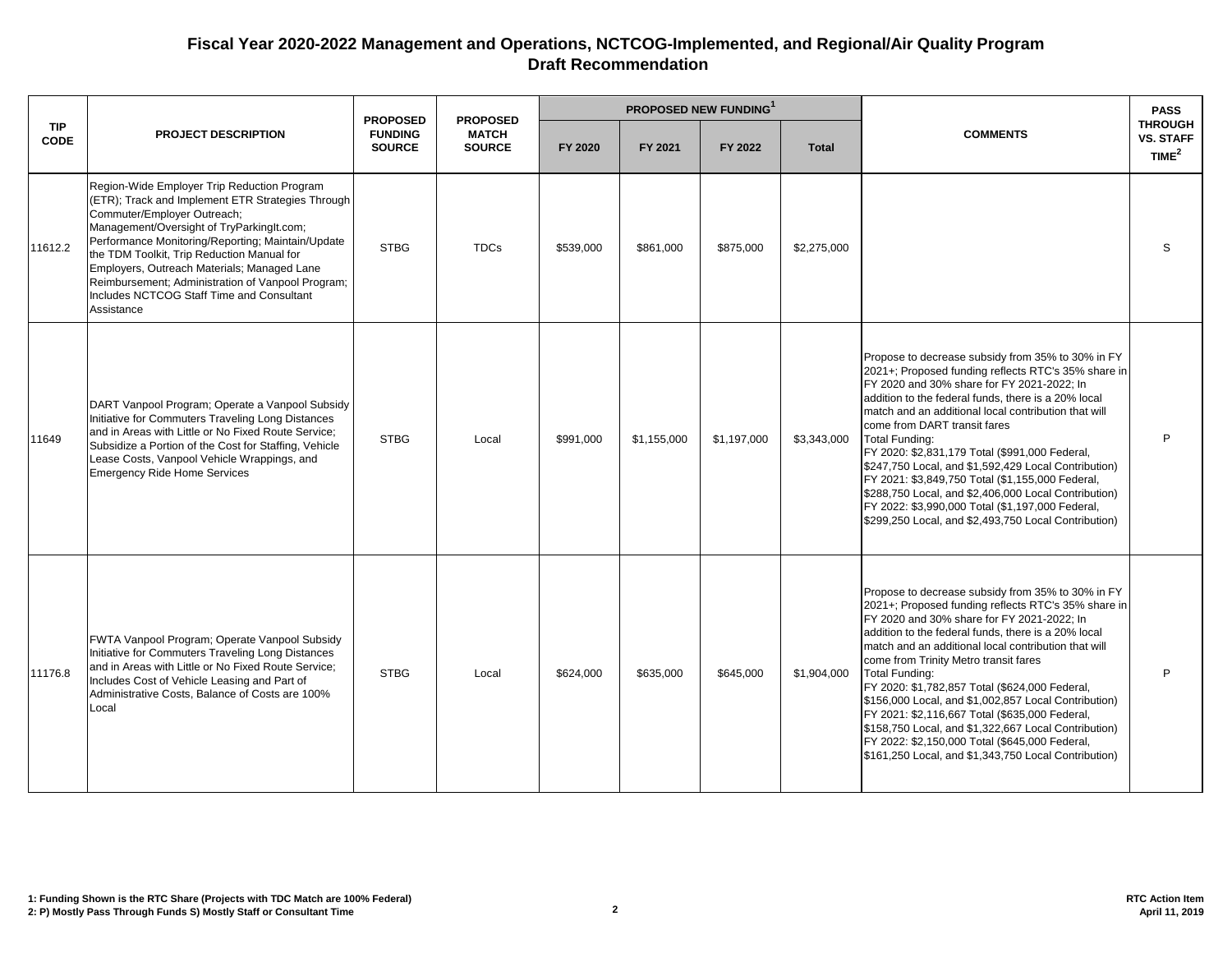|                           |                                                                                                                                                                                                                                                                                                                                                                                                                                     | <b>PROPOSED NEW FUNDING</b><br><b>PROPOSED</b><br><b>PROPOSED</b> |                               |             |             |             |              |                                                                                                                                                                                                                                                                                                                                                                                                                                                                                                                                                                                                                                                   | <b>PASS</b>                                     |
|---------------------------|-------------------------------------------------------------------------------------------------------------------------------------------------------------------------------------------------------------------------------------------------------------------------------------------------------------------------------------------------------------------------------------------------------------------------------------|-------------------------------------------------------------------|-------------------------------|-------------|-------------|-------------|--------------|---------------------------------------------------------------------------------------------------------------------------------------------------------------------------------------------------------------------------------------------------------------------------------------------------------------------------------------------------------------------------------------------------------------------------------------------------------------------------------------------------------------------------------------------------------------------------------------------------------------------------------------------------|-------------------------------------------------|
| <b>TIP</b><br><b>CODE</b> | <b>PROJECT DESCRIPTION</b>                                                                                                                                                                                                                                                                                                                                                                                                          | <b>FUNDING</b><br><b>SOURCE</b>                                   | <b>MATCH</b><br><b>SOURCE</b> | FY 2020     | FY 2021     | FY 2022     | <b>Total</b> | <b>COMMENTS</b>                                                                                                                                                                                                                                                                                                                                                                                                                                                                                                                                                                                                                                   | <b>THROUGH</b><br><b>VS. STAFF</b><br>TIME $^2$ |
| 11639.1                   | DCTA Vanpool Program; Operate a Vanpool Subsidy<br>Initiative for Commuters Traveling Long Distances<br>and in Areas with Little or No Fixed Route Service                                                                                                                                                                                                                                                                          | <b>STBG</b>                                                       | Local                         | \$301,600   | \$327,600   | \$364,000   | \$993,200    | Propose to decrease subsidy from 35% to 30% in FY<br>2021+; Proposed funding reflects RTC's 35% share in<br>FY 2020 and 30% share for FY 2021-2022: In<br>addition to the federal funds, there is a 20% local<br>match and an additional local contribution that will<br>come from DCTA transit fares<br><b>Total Funding:</b><br>FY 2020: \$861,714 Total (\$301,600 Federal, \$75,400<br>Local, and \$484,714 Local Contribution)<br>FY 2021: \$1,092,000 Total (\$327,600 Federal,<br>\$81,900 Local, and \$682,500 Local Contribution)<br>FY 2022: \$1,213,333 Total (\$364,000 Federal,<br>\$91,000 Local, and \$758,333 Local Contribution) | P                                               |
| 11888.9                   | Aviation Support Integrated Systems; Unmanned<br>Aircraft System Planning and Implementation<br>(Ordinances, Land Use Support, Outreach, and<br>Education); Unmanned Aircraft System Task Force<br>and Coordination; Regional Aviation System<br>Planning; Aviation Education Initiative                                                                                                                                            | <b>RTC Local</b>                                                  | N/A                           | \$55,597    | \$275,000   | \$275,000   | \$605,597    | Propose to consolidate all aviation projects (TIP<br>11888.3, 11888.5, 11888.7, and 11888.8) into this<br>new project; Existing funding to cover most of FY<br>2020                                                                                                                                                                                                                                                                                                                                                                                                                                                                               | S                                               |
| 11657.1                   | Air Quality Public Education and Outreach Program;<br><b>Implement Strategic Communication Efforts to</b><br>Educate and Inform the Region on Transportation<br>and Air Quality Related Issues, Including Strategies<br>for Improvement, Funding Opportunities, Training<br>Initiatives, and New Programs/Policies; Major Efforts<br>will Focus on Transportation and Air Quality,<br>Marketing, Education, and Engagement Programs | CMAQ                                                              | <b>TDCs</b>                   | \$1.088.000 | \$1.560.000 | \$1.560.000 | \$4,208,000  |                                                                                                                                                                                                                                                                                                                                                                                                                                                                                                                                                                                                                                                   | S.                                              |
| 11618.1                   | Regional Mobility Assistance Patrol (Dallas District);<br>Mobility Assistance Patrol That Provides Assistance<br>to Stranded Motorists due to Vehicle Problems or<br>Non-Injury Accidents                                                                                                                                                                                                                                           | <b>STBG</b>                                                       | <b>State</b>                  | \$3,645,000 | \$3,400,000 | \$3,450,000 | \$10,495,000 | Total Funding:<br>FY 2020: \$4,556,250 Total (\$3,645,000 Federal,<br>\$911,250 State)<br>FY 2021: \$4,250,000 Total (\$3,400,000 Federal,<br>\$850,000 State)<br>FY 2022: \$4,312,500 Total (\$3,450,000 Federal,<br>\$862,500 State)                                                                                                                                                                                                                                                                                                                                                                                                            | P                                               |
| 11619.1                   | Regional Mobility Assistance Patrol (Fort Worth<br>District); Mobility Assistance Patrol That Provides<br>Assistance to Stranded Motorists due to Vehicle<br>Problems or Non-Injury Accidents                                                                                                                                                                                                                                       | <b>STBG</b>                                                       | <b>State</b>                  | \$2,076,000 | \$2,125,000 | \$2,215,000 | \$6,416,000  | Total Funding:<br>FY 2020: \$2,595,000 Total (\$2,076,000 Federal and<br>\$519,000 State)<br>FY 2021: \$2,656,250 Total (\$2,125,000 Federal and<br>\$531,250 State)<br>FY 2022: \$2,768,750 Total (\$2,215,000 Federal and<br>\$553,750 State)                                                                                                                                                                                                                                                                                                                                                                                                   | P                                               |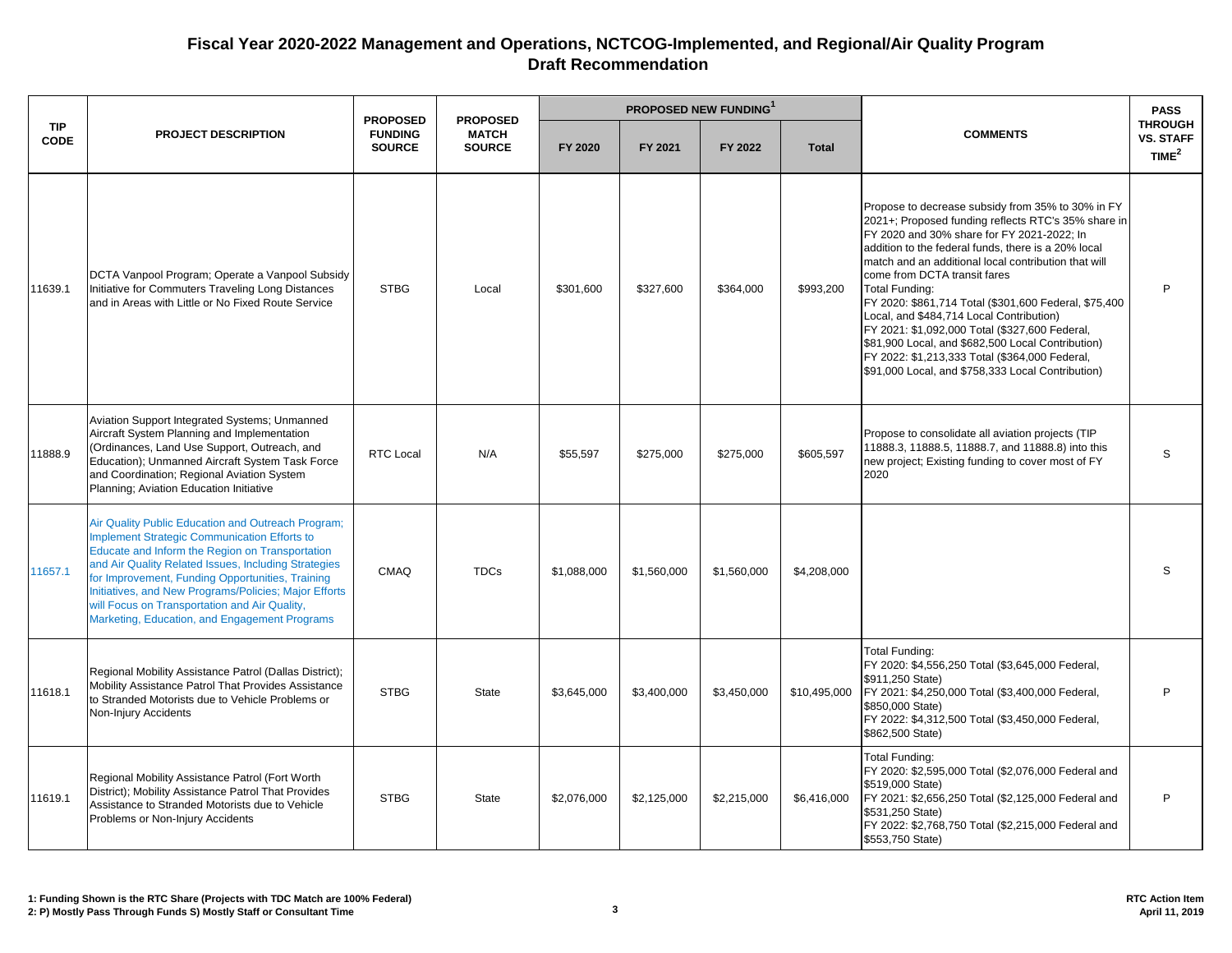|                    |                                                                                                                                                                                                                                                                                                                                                                                                   |                                                    | <b>PROPOSED</b>               | <b>PROPOSED NEW FUNDING</b> |             |             |              |                                                                                                      | <b>PASS</b>                                             |
|--------------------|---------------------------------------------------------------------------------------------------------------------------------------------------------------------------------------------------------------------------------------------------------------------------------------------------------------------------------------------------------------------------------------------------|----------------------------------------------------|-------------------------------|-----------------------------|-------------|-------------|--------------|------------------------------------------------------------------------------------------------------|---------------------------------------------------------|
| <b>TIP</b><br>CODE | <b>PROJECT DESCRIPTION</b>                                                                                                                                                                                                                                                                                                                                                                        | <b>PROPOSED</b><br><b>FUNDING</b><br><b>SOURCE</b> | <b>MATCH</b><br><b>SOURCE</b> | FY 2020                     | FY 2021     | FY 2022     | <b>Total</b> | <b>COMMENTS</b>                                                                                      | <b>THROUGH</b><br><b>VS. STAFF</b><br>TIME <sup>2</sup> |
| 11983              | IH 30 Frontage Road at AT&T Way; Parking<br>Upgrades to Allow for a 100 Space Park-and-Ride<br>Including Lighting, Signage, Striping, Median<br>Improvements, and Insurance                                                                                                                                                                                                                       | <b>RTC Local</b>                                   | N/A                           | \$1,100                     | \$6,000     | \$6,000     | \$13,100     | Existing funding to cover portion of FY 2020                                                         | P                                                       |
| 11635.1            | Implementation and Administration of Air Quality and<br>Transportation Projects Funded with RTR Funds                                                                                                                                                                                                                                                                                             | <b>RTR 121-ESA2</b>                                | N/A                           | \$0                         | \$465,000   | \$465,000   | \$930,000    | RTR Source: RTR 121- East Set Aside (Account 2)<br>funds proposed; Existing funding to cover FY 2020 | S                                                       |
| 11655.1            | Revenue and Project Tracking System (RAPTS):<br>Track, Monitor, and Assess Regional Transportation<br>and Air Quality Projects and Funding Through the<br><b>RAPTS Website: Includes Software Development</b><br>and NCTCOG Staff Time                                                                                                                                                            | <b>STBG</b>                                        | <b>TDCs</b>                   | \$332,800                   | \$447,200   | \$457,600   | \$1,237,600  | Existing funding to cover part of FY 2020                                                            | S                                                       |
| 11892.1            | NASJRB; Planning, Administration, and<br>Implementation of Naval Air Station Joint Reserve<br>Base Joint Land Use Development Study; Regional<br>Military and Community Coordination and<br>Implementation                                                                                                                                                                                        | <b>RTC Local</b>                                   | N/A                           | \$150,000                   | \$150,000   | \$150,000   | \$450,000    |                                                                                                      | S                                                       |
| 11654.1            | <b>Technical and Legal Support for Innovative Financing</b><br>on Transportation and Air Quality Projects in the<br>Dallas-Fort Worth Region; Including Researching,<br>Developing, and Negotiating Legal Mechanisms to<br>Implement Programs and Initiatives to Ensure<br>Compliance with Federal, State, and Policy Body<br><b>Requirements</b>                                                 | <b>RTR 121-ESA2</b>                                | N/A                           | \$150,000                   | \$150,000   | \$150,000   | \$450,000    | RTR Source: RTR 121- East Set Aside (Account 2)<br>funds proposed                                    | S                                                       |
| 11694              | Regional Air Quality Initiatives: Identify and<br>Implement Policies/Best Practices to Improve Air<br>Quality and Ensure Compliance with Federal<br>Standards; Including Strategies to Reduce Emissions<br>from Commercial and Consumer Vehicles,<br>Implementation of New Vehicle Technologies, and<br>Assist Local Governments and Business with the<br>Deployment of Low-Emission Technologies | <b>STBG</b>                                        | <b>TDCs</b>                   | \$1,456,000                 | \$2,543,000 | \$2,594,000 | \$6,593,000  | Existing funding to cover part of FY 2020                                                            | S                                                       |
| 11660              | Air Quality Initiatives: Energy Efficiency - Implement<br>Projects to Reduce Energy Use and Increase Energy<br>Efficiency Measures Within the Public and Private<br>Sector to Reduce Air Quality Impacts                                                                                                                                                                                          | <b>RTC Local</b>                                   | N/A                           | \$25,000                    | \$25,000    | \$25,000    | \$75,000     | Seeking non-RTC Funds as well (SECO)                                                                 | S                                                       |
| 11659.1            | <b>Transportation Department Vehicle:</b><br>Purchase/Lease/Capital, Labor, and Non-Labor<br>Expenses for NCTCOG Transportation Department<br>Low Emissions Vehicle #3 and #4, Which will<br>Replace the 2008 Ford Escape and Toyota RAV4;<br>Includes Maintenance for Car #3 and #4                                                                                                              | <b>RTC Local</b>                                   | N/A                           | \$55,000                    | \$35,000    | \$35,000    | \$125,000    | Fund maintenance for car #3 and #4 until FY 2030,<br>und capital/lease cost of car #4                | P                                                       |

**RTC Action Item April 11, 2019**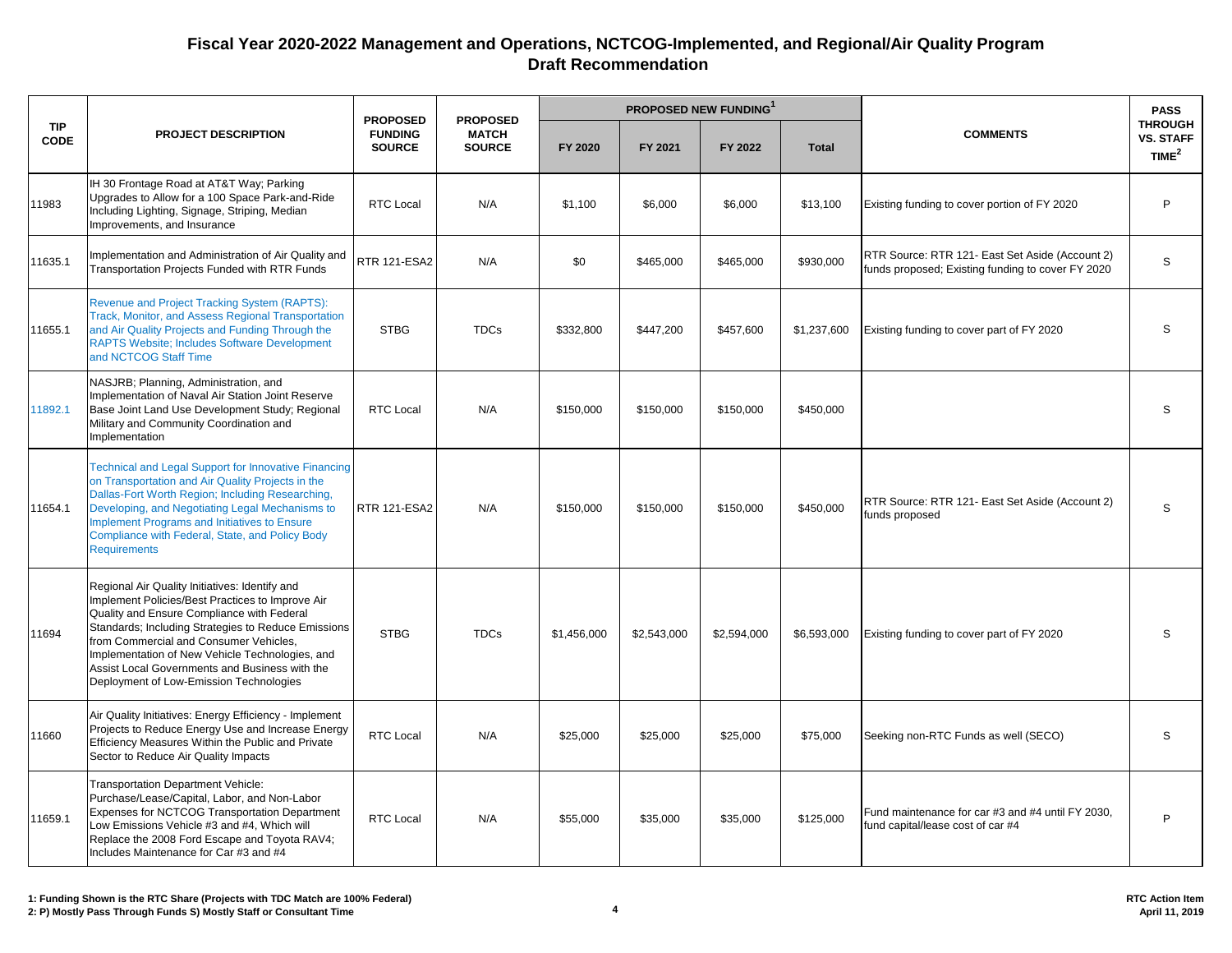|                           |                                                                                                                                                                                                                                                                                                                                                                                                                                                                                                                                                                        | <b>PROPOSED</b>                 | <b>PROPOSED</b>               |             | <b>PROPOSED NEW FUNDING</b> |           |              |                                                                                                                                     | <b>PASS</b>                                    |
|---------------------------|------------------------------------------------------------------------------------------------------------------------------------------------------------------------------------------------------------------------------------------------------------------------------------------------------------------------------------------------------------------------------------------------------------------------------------------------------------------------------------------------------------------------------------------------------------------------|---------------------------------|-------------------------------|-------------|-----------------------------|-----------|--------------|-------------------------------------------------------------------------------------------------------------------------------------|------------------------------------------------|
| <b>TIP</b><br><b>CODE</b> | <b>PROJECT DESCRIPTION</b>                                                                                                                                                                                                                                                                                                                                                                                                                                                                                                                                             | <b>FUNDING</b><br><b>SOURCE</b> | <b>MATCH</b><br><b>SOURCE</b> | FY 2020     | FY 2021                     | FY 2022   | <b>Total</b> | <b>COMMENTS</b>                                                                                                                     | <b>THROUGH</b><br><b>VS. STAFF</b><br>TIME $2$ |
| 11634.1                   | FHWA Managed Lane Pool Fund Study; Identify and<br>Implement Research Regarding the Planning and<br>Operation of Managed Lanes; Develop New<br>Standards for Managed Lanes                                                                                                                                                                                                                                                                                                                                                                                             | <b>RTC Local</b>                | N/A                           | \$20,000    | \$20,000                    | \$20,000  | \$60,000     | Funding would be DFW region's contribution to<br>national effort                                                                    | P                                              |
| 11613.2                   | Regional Goods Movement/Corridor Studies;<br><b>Conduct General Corridor Studies and Planning</b><br>Activities in Support Of The Region's Goods<br>Movement Including: NCTCOG Staff Time and<br>Consultant Assistance to Assess Impact of Truck,<br>Rail, and Other Freight Movement, Data Collection<br>and Analysis, Safety, Coordination with Private<br>Sector Partners in Freight Businesses; Monitoring<br>Truck Lane Corridors, Hazmat, Economic Analysis,<br>Land Use Compatibility, Passenger and Freight Rail<br>Integration, Public Outreach and Education | <b>STBG</b>                     | <b>TDCs</b>                   | \$614,000   | \$657,000                   | \$674,000 | \$1,945,000  |                                                                                                                                     | S                                              |
| 20269                     | Incident Management and Safety Patrol Pilot<br>Program: Signage and Striping Assessment                                                                                                                                                                                                                                                                                                                                                                                                                                                                                | <b>RTR 121-ESA2</b>             | N/A                           | \$0         | \$200.000                   | \$200,000 | \$400.000    | Existing funding to cover FY 2020; Fund program until<br>FY 2022: RTR Source: RTR 121- East Set Aside<br>(Account 2) funds proposed | P                                              |
| 11679                     | <b>Planning Support and Technical Expertise:</b><br>Implementation of Passenger Rail in Regional Rail<br>Corridors; Metropolitan Planning Organization (MPO)<br>Planning Support and Technical Expertise will be<br>Utilized to Update, Advance, and Streamline Project<br>Delivery of Regional Passenger Rail Corridors                                                                                                                                                                                                                                               | <b>RTR 121-ESA2</b>             | N/A                           | \$0         | \$85,000                    | \$320,000 | \$405,000    | Existing funding to cover FY 2020 and most of FY<br>2021; RTR Source: RTR 121- East Set Aside<br>(Account 2) funds proposed         | S                                              |
| 11554.1                   | People Mover Test Track; Including Analysis of<br>Various Technologies and Alignment Options for<br>Warranted People Mover Locations in the DFW<br>Region and Connect Those Locations to Existing<br>Regional Transportation Networks                                                                                                                                                                                                                                                                                                                                  | <b>STBG</b>                     | <b>TDCs</b>                   | \$122,000   | \$520,000                   | \$260,000 | \$902,000    |                                                                                                                                     | P                                              |
| 20200                     | Sustainability for Transit: Transit Operations and<br>Regional Coordination                                                                                                                                                                                                                                                                                                                                                                                                                                                                                            | RTR 121-ESA2                    | N/A                           | \$750,000   | \$750,000                   | \$750,000 | \$2,250,000  | RTR Source: RTR 121- East Set Aside (Account 2)<br>funds proposed                                                                   | P                                              |
| 11622.3                   | Travel Survey & Data Collection Program: To Provide<br>Travel Information Used to Create Analytical Tools<br>for all Planning, Air Quality, and Management<br>Projects in the MPA; Analysis of Transit Performance<br>in Real-Time and Forecast Future Ridership Amongst<br>the Three Major Transit Agencies; Inclusion of Non-<br>Motorized Trips into the Regional Travel Model;<br>Development of Dynamic Traffic Assignment Model<br>for Roadway Network Analysis                                                                                                  | <b>STBG</b>                     | <b>TDCs</b>                   | \$1,581,000 | \$1,695,000                 | \$780,000 | \$4,056,000  |                                                                                                                                     | P                                              |
| 11615.3                   | Regional Aerial Photography: Data<br>Collection/Planning                                                                                                                                                                                                                                                                                                                                                                                                                                                                                                               | <b>STBG</b>                     | State/Local                   | \$0         | \$1,000,000                 | \$0       | \$1,000,000  |                                                                                                                                     | P                                              |

**1: Funding Shown is the RTC Share (Projects with TDC Match are 100% Federal)**

**2: P) Mostly Pass Through Funds S) Mostly Staff or Consultant Time 5**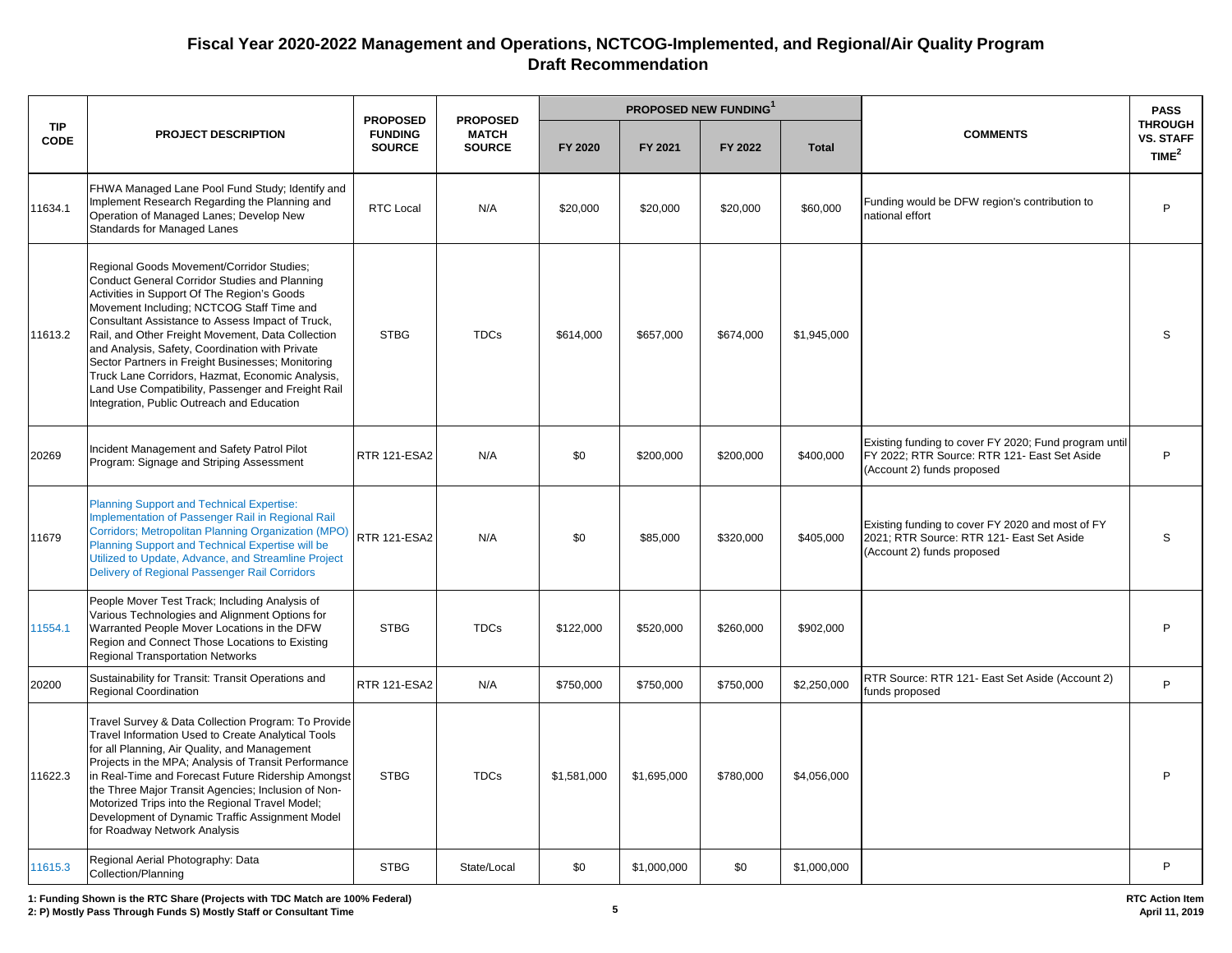|                    |                                                                                                                                                                                                                                                                                                                                                                                                                                                                   | <b>PROPOSED</b>                 | <b>PROPOSED</b>               |              |              | <b>PROPOSED NEW FUNDING</b> |              |                                                                   | <b>PASS</b>                                             |
|--------------------|-------------------------------------------------------------------------------------------------------------------------------------------------------------------------------------------------------------------------------------------------------------------------------------------------------------------------------------------------------------------------------------------------------------------------------------------------------------------|---------------------------------|-------------------------------|--------------|--------------|-----------------------------|--------------|-------------------------------------------------------------------|---------------------------------------------------------|
| <b>TIP</b><br>CODE | <b>PROJECT DESCRIPTION</b>                                                                                                                                                                                                                                                                                                                                                                                                                                        | <b>FUNDING</b><br><b>SOURCE</b> | <b>MATCH</b><br><b>SOURCE</b> | FY 2020      | FY 2021      | FY 2022                     | <b>Total</b> | <b>COMMENTS</b>                                                   | <b>THROUGH</b><br><b>VS. STAFF</b><br>TIME <sup>2</sup> |
| 25026              | <b>Wetlands/Tree Mitigation Project: Coordinate With</b><br><b>Transportation Partners to Promote Mitigation Efforts</b><br>Identified During the Planning Process; Collection<br>and Analysis of Environmental Data Relevant to<br><b>Mitigation</b>                                                                                                                                                                                                             | <b>RTR 121-ESA2</b>             | N/A                           | \$100,000    | \$100.000    | \$100,000                   | \$300,000    | RTR Source: RTR 121- East Set Aside (Account 2)<br>funds proposed | S                                                       |
| 11650              | Corridor Studies and Capital Asset Management:<br>Identify Strategies to Extend Operational Life of<br>Transportation Facilities by Promoting Use of<br>Strategic Maintenance, Repair, and Expansion;<br>Includes Continued Development, Monitoring, and<br>Technical Assistance to Regional Partners to<br>Balance Preservation vs. Upgrade of Assets                                                                                                            | <b>STBG</b>                     | <b>TDCs</b>                   | \$125,000    | \$280,000    | \$292,000                   | \$697,000    | Existing funding to cover part of FY 2020                         | S                                                       |
| 11621.1            | Planning Studies and Streamlined Project Delivery<br>(Regional); Provide MPO Planning Support and<br>Technical Assistance for Surface Transportation<br>Projects Within the Metropolitan Planning Area<br>Including Planning Studies and Expedite<br><b>Environmental Review Process</b>                                                                                                                                                                          | <b>STBG</b>                     | <b>TDCs</b>                   | \$1,000,000  | \$1,248,000  | \$1,248,000                 | \$3,496,000  |                                                                   | S                                                       |
| 11647.1            | Land Use/Transportation and Bike/Pedestrian<br>Initiatives Includes Bicycle/Pedestrian Planning,<br>Transit Oriented Development, Regional Pedestrian<br>Safety Program, Implementation of Sustainable<br>Development Initiatives; Includes NCTCOG Staff<br>Time and Possible Consultant Assistance to Develop<br>and Implement Funding Programs, Collect and<br>Analyze Data; School Siting/Land Use Connections,<br>Safe Routes to School, Safety and Education | <b>STBG</b>                     | <b>TDCs</b>                   | \$749,000    | \$1,503,000  | \$1,524,000                 | \$3,776,000  |                                                                   | S                                                       |
|                    |                                                                                                                                                                                                                                                                                                                                                                                                                                                                   |                                 | <b>Subtotal</b>               | \$16,753,206 | \$24,087,800 | \$24,083,600                | \$64,924,606 |                                                                   |                                                         |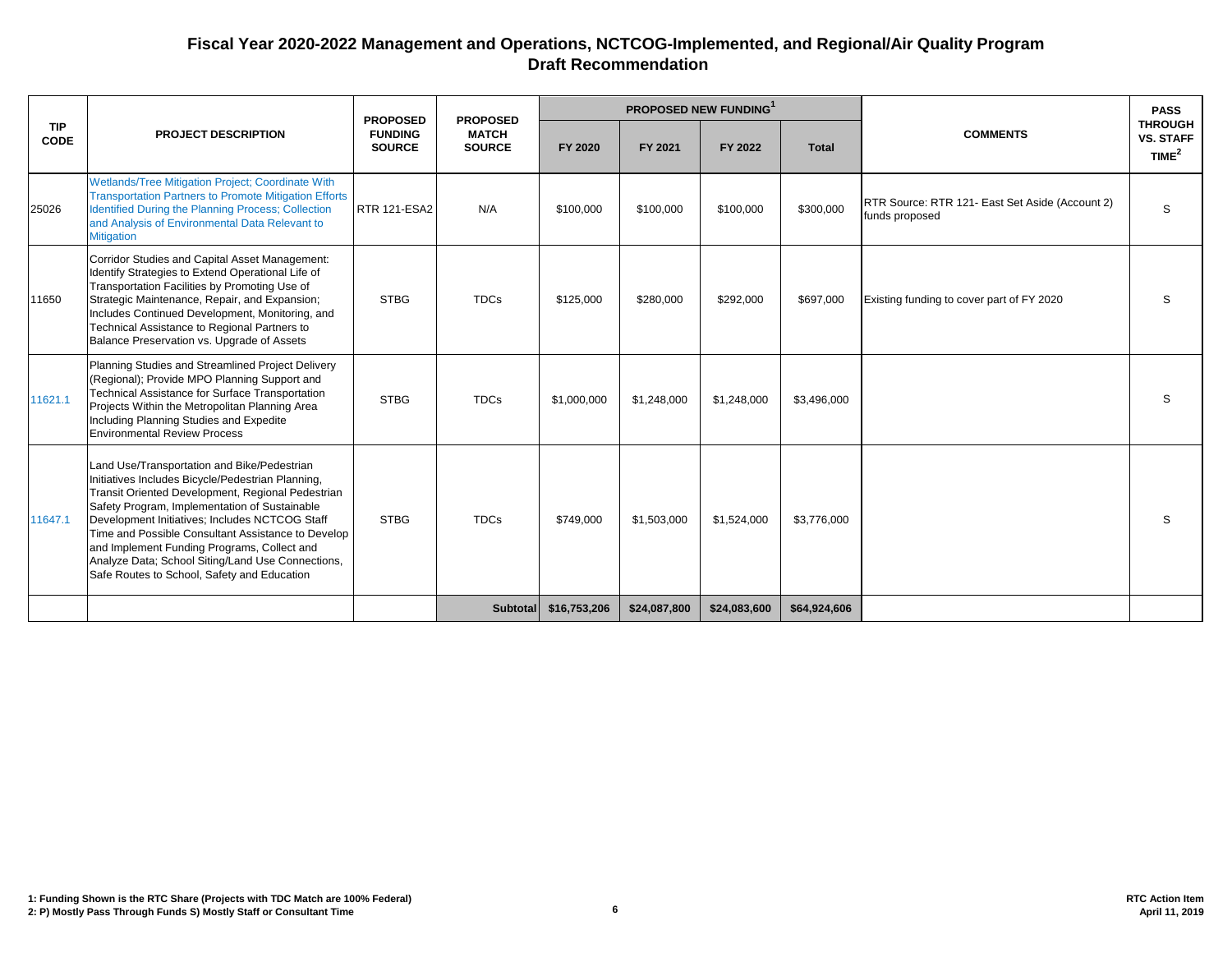|                           |                                                                                                                                                                                                                                                                                                                                                                                                            | <b>PROPOSED</b>                 | <b>PROPOSED</b>               |           |           | <b>PROPOSED NEW FUNDING</b> |              |                                                                          | <b>PASS</b><br><b>THROUGH</b><br><b>VS. STAFF</b><br>TIME <sup>2</sup> |
|---------------------------|------------------------------------------------------------------------------------------------------------------------------------------------------------------------------------------------------------------------------------------------------------------------------------------------------------------------------------------------------------------------------------------------------------|---------------------------------|-------------------------------|-----------|-----------|-----------------------------|--------------|--------------------------------------------------------------------------|------------------------------------------------------------------------|
| <b>TIP</b><br><b>CODE</b> | <b>PROJECT DESCRIPTION</b>                                                                                                                                                                                                                                                                                                                                                                                 | <b>FUNDING</b><br><b>SOURCE</b> | <b>MATCH</b><br><b>SOURCE</b> | FY 2020   | FY 2021   | FY 2022                     | <b>Total</b> | <b>COMMENTS</b>                                                          |                                                                        |
|                           | <b>Proposed New Projects</b>                                                                                                                                                                                                                                                                                                                                                                               |                                 |                               |           |           |                             |              |                                                                          |                                                                        |
| 11689                     | University Partnership Program (UPP): Support<br>University Work Efforts on Projects Selected by<br>NCTCOG in Areas Such as Transportation<br>Planning/Modeling, Autonomous Vehicles,<br>Congestion Management, Sustainable Development,<br>Air Quality Improvement, and Data Collection and<br>Analysis                                                                                                   | <b>RTC Local</b>                | N/A                           | \$100,000 | \$100,000 | \$100,000                   | \$300,000    |                                                                          | P                                                                      |
| 11691                     | Congestion Management/Asset Information Planning<br>Tool; Develop Tool to Integrate Data to Enable<br>Creation of Corridor Analyses Sheets Based on User<br>Interface Selected Parameters; Collection and<br>Integration of Asset Data; Administration of Mobility<br>Assistance Patrol; ITS Data Architecture Updates<br>and Compliance; Coordinate ITS Integration Activities<br>Among Regional Agencies | <b>STBG</b>                     | <b>TDCs</b>                   | \$260,000 | \$104,000 | \$45,000                    | \$409,000    |                                                                          | S                                                                      |
| 11675.2                   | Denton Greenbelt Project - New Alignment Near FM<br>428/Milam Road from IH 35 to Dallas North Tollway;<br>Development of a Sustainability Plan for Roadway<br>Expansion Through the Denton Greenbelt; Includes<br><b>NCTCOG Staff Time</b>                                                                                                                                                                 | <b>RTC Local</b>                | N/A                           | \$40,000  | \$35,000  | \$20,000                    | \$95,000     | Propose to split from TIP 11675 as a follow-up<br>implementation project | S                                                                      |
| 11692                     | Regional Parking Management Tools & Strategies<br>Program - Conduct Data Collection and/or Planning<br>to Develop and Implement Data Driven Tools and<br><b>Strategies to Support Public Sector in Management</b><br>of Parking at Multimodal Locations                                                                                                                                                    | <b>STBG</b>                     | <b>TDCs</b>                   | \$156,000 | \$208,000 | \$156,000                   | \$520,000    |                                                                          | S                                                                      |
| 11693                     | <b>Smart Transit Corridors and Walkable Places;</b><br>Develop and Implement Multimodal Strategies to<br>Increase Non-Single Occupant Vehicle<br>Transportation Options Through Coordinated Land<br>Use and Transportation Planning in Priority Transit<br>Corridors and Walkable Neighborhoods                                                                                                            | <b>STBG</b>                     | <b>TDCs</b>                   | \$312,000 | \$364,000 | \$468,000                   | \$1,144,000  |                                                                          | S                                                                      |
|                           |                                                                                                                                                                                                                                                                                                                                                                                                            |                                 | <b>Subtotal</b>               | \$868,000 | \$811,000 | \$789,000                   | \$2,468,000  |                                                                          |                                                                        |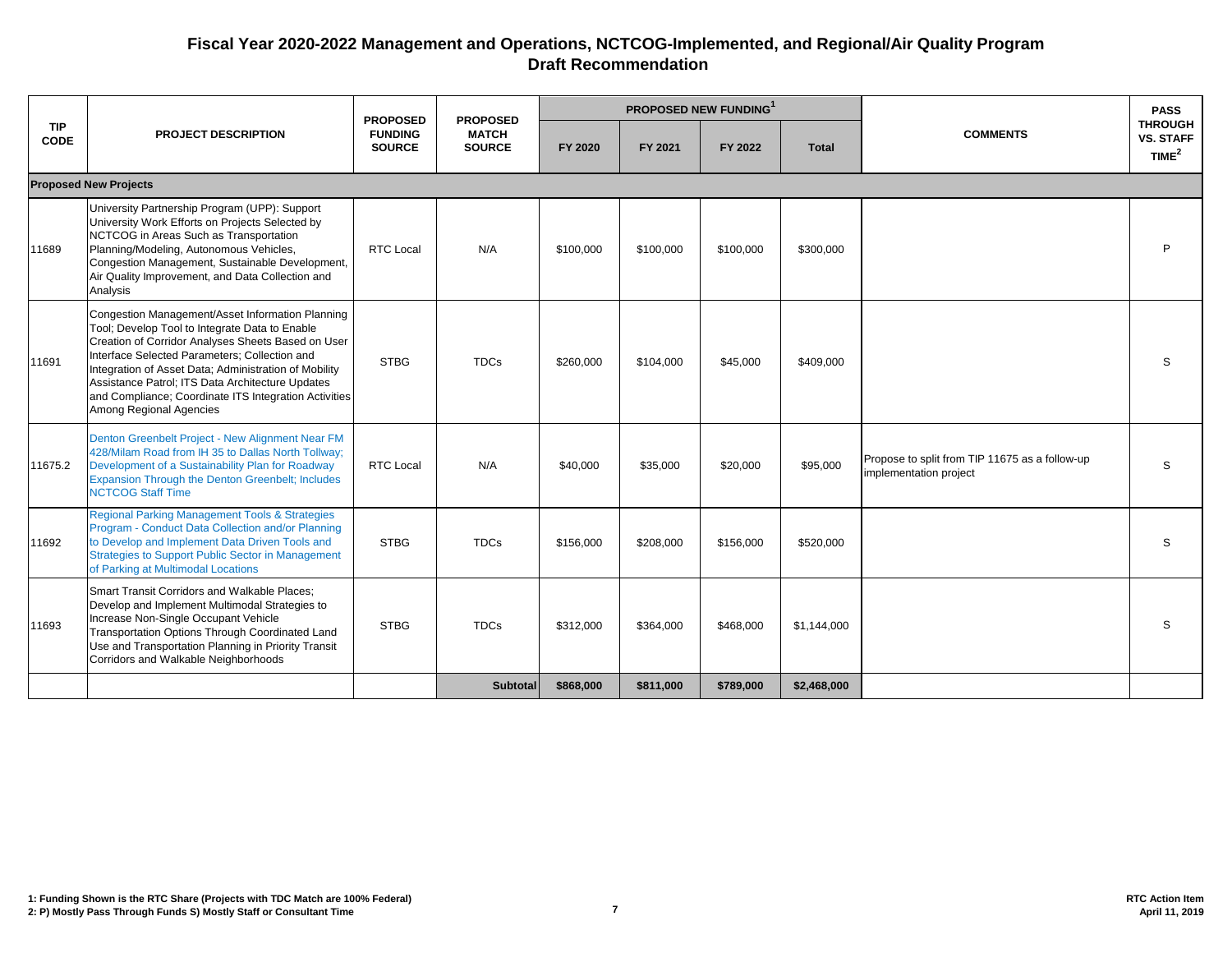|                           | <b>PROJECT DESCRIPTION</b>                                                                                                                       | <b>PROPOSED</b><br><b>FUNDING</b><br><b>SOURCE</b> | <b>PROPOSED</b><br><b>MATCH</b><br><b>SOURCE</b> |               | <b>PROPOSED NEW FUNDING'</b> |         |               |                                                                                                                                        | <b>PASS</b>                                             |  |
|---------------------------|--------------------------------------------------------------------------------------------------------------------------------------------------|----------------------------------------------------|--------------------------------------------------|---------------|------------------------------|---------|---------------|----------------------------------------------------------------------------------------------------------------------------------------|---------------------------------------------------------|--|
| <b>TIP</b><br><b>CODE</b> |                                                                                                                                                  |                                                    |                                                  | FY 2020       | FY 2021                      | FY 2022 | <b>Total</b>  | <b>COMMENTS</b>                                                                                                                        | <b>THROUGH</b><br><b>VS. STAFF</b><br>TIME <sup>2</sup> |  |
|                           | <b>Projects with Funds Being Removed</b>                                                                                                         |                                                    |                                                  |               |                              |         |               |                                                                                                                                        |                                                         |  |
| 11666                     | Downtown Dallas Central Business District; Conduct<br>a Pilot Study on Parking Demand and Innovative<br>Parking Technologies for Downtown Dallas | <b>STBG</b>                                        | Local                                            | $-$ \$400,000 | \$0                          | \$0     | $-$400,000$   | Turn back funding due to change in priorities by City<br>of Dallas; \$500,000 total removed (\$400,000 Federal<br>and \$100,000 Local) | P                                                       |  |
| 20220                     | <b>IH 35E Streamline Project Delivery</b>                                                                                                        | <b>RTR 121-DE1</b>                                 | N/A                                              | $-$ \$827,788 | \$0                          | \$0     | $-$ \$827,788 | Return funding to Denton Co RTR pool; RTR 121- DE<br>(Account 1) Funds                                                                 |                                                         |  |
|                           |                                                                                                                                                  |                                                    | <b>Subtotal</b>                                  | $-$1,227,788$ | \$0                          | \$0     | $-$1,227,788$ |                                                                                                                                        |                                                         |  |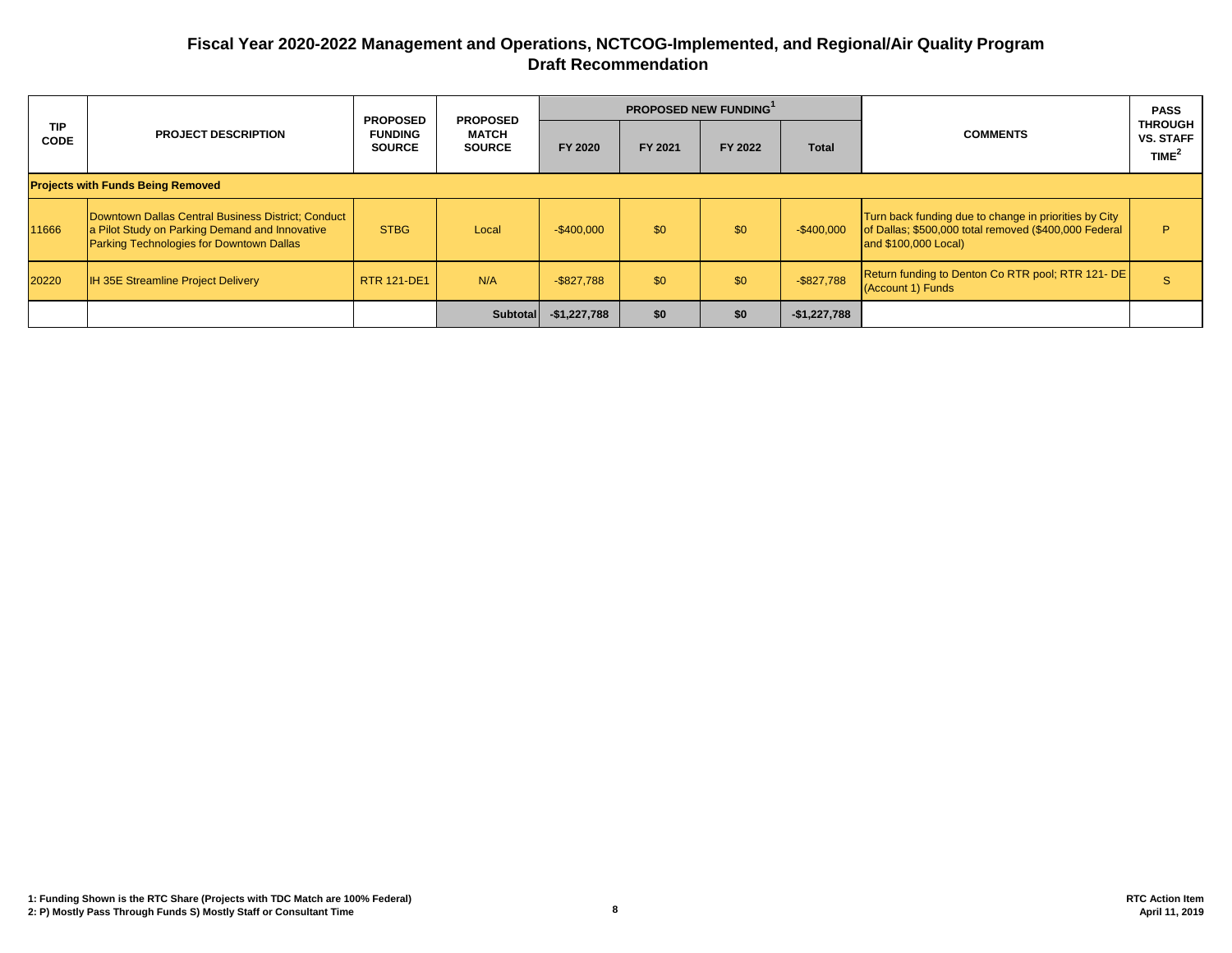|                                                                    | <b>Financial Summary</b> |              |              |               |  |  |  |  |  |  |  |  |
|--------------------------------------------------------------------|--------------------------|--------------|--------------|---------------|--|--|--|--|--|--|--|--|
| <b>Funding Source</b>                                              | FY 2020                  | FY 2021      | FY 2022      | <b>Total</b>  |  |  |  |  |  |  |  |  |
| <b>Existing Projects Proposed for Additional Funds</b>             |                          |              |              |               |  |  |  |  |  |  |  |  |
| <b>CMAQ</b>                                                        | \$1,088,000              | \$2,600,000  | \$4,212,000  | \$7,900,000   |  |  |  |  |  |  |  |  |
| <b>STBG</b>                                                        | \$14,223,400             | \$19,176,800 | \$17,355,600 | \$50,755,800  |  |  |  |  |  |  |  |  |
| <b>RTR</b>                                                         | \$1,000,000              | \$1,750,000  | \$1,985,000  | \$4,735,000   |  |  |  |  |  |  |  |  |
| <b>RTC Local</b>                                                   | \$441,806                | \$561,000    | \$531,000    | \$1,533,806   |  |  |  |  |  |  |  |  |
| <b>Subtotal</b>                                                    | \$16,753,206             | \$24,087,800 | \$24,083,600 | \$64,924,606  |  |  |  |  |  |  |  |  |
| <b>TDCs (Not</b><br><b>Calculated in</b><br><b>Funding Totals)</b> | 1,666,960                | 2,398,040    | 2,249,120    | 6,314,120     |  |  |  |  |  |  |  |  |
| <b>Proposed New Project Funding</b>                                |                          |              |              |               |  |  |  |  |  |  |  |  |
| <b>STBG</b>                                                        | \$728,000                | \$676,000    | \$669,000    | \$2,073,000   |  |  |  |  |  |  |  |  |
| <b>RTC Local</b>                                                   | \$140,000                | \$135,000    | \$120,000    | \$395,000     |  |  |  |  |  |  |  |  |
| <b>Subtotal</b>                                                    | \$868,000                | \$811,000    | \$789,000    | \$2,468,000   |  |  |  |  |  |  |  |  |
| <b>Projects with Funds Being Removed</b>                           |                          |              |              |               |  |  |  |  |  |  |  |  |
| <b>STBG</b>                                                        | $-$400,000$              | \$0          | \$0          | $-$400,000$   |  |  |  |  |  |  |  |  |
| RTR                                                                | $-$827,788$              | \$0          | \$0          | $-$ \$827,788 |  |  |  |  |  |  |  |  |
| <b>Subtotal</b>                                                    | $-$1,227,788$            | \$0          | \$0          | $-$1,227,788$ |  |  |  |  |  |  |  |  |
| <b>Net Additional Funds Being Requested</b>                        |                          |              |              |               |  |  |  |  |  |  |  |  |
| <b>CMAQ</b>                                                        | \$1,088,000              | \$2,600,000  | \$4,212,000  | \$7,900,000   |  |  |  |  |  |  |  |  |
| <b>STBG</b>                                                        | \$14,551,400             | \$19,852,800 | \$18,024,600 | \$52,428,800  |  |  |  |  |  |  |  |  |
| <b>RTR</b>                                                         | \$172,212                | \$1,750,000  | \$1,985,000  | \$3,907,212   |  |  |  |  |  |  |  |  |
| <b>RTC Local</b>                                                   | \$581,806                | \$696,000    | \$651,000    | \$1,928,806   |  |  |  |  |  |  |  |  |
| <b>Total</b>                                                       | \$16,393,418             | \$24,898,800 | \$24,872,600 | \$66,164,818  |  |  |  |  |  |  |  |  |